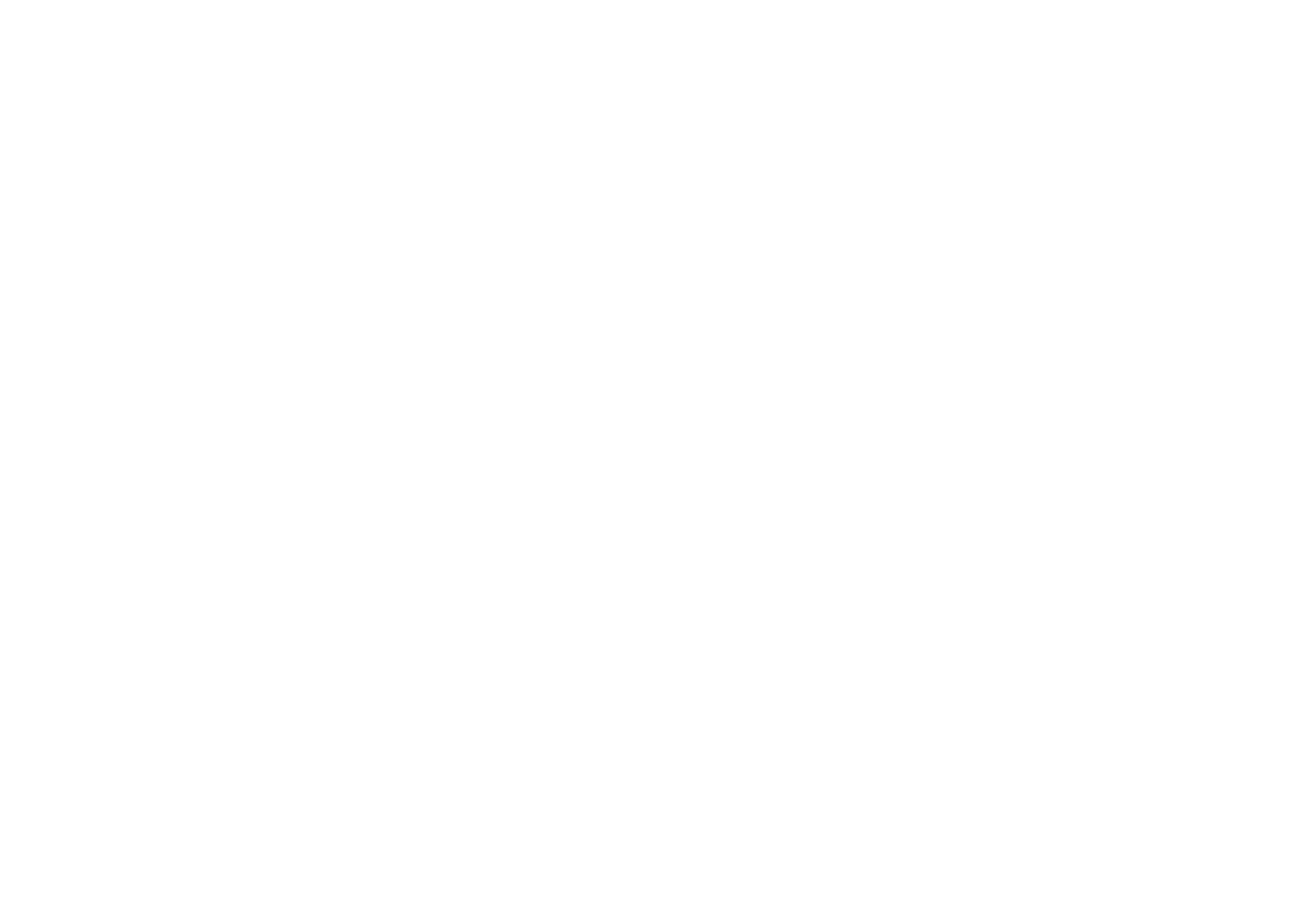# Gounty SLIGO Development Plan 2017-2023

This Development Plan for County Sligo (CDP) has been prepared under Section 11 of the Planning and Development Act 2000-2015. It was adopted on 31 July 2017 and came into operation on **28 August 2017.**

The CDP consists of two volumes: **Volume 1** contains the main written statement and **Volume 2** contains 32 mini-plans.

The County Development Plan and associated documents are available for inspection or purchase at the Planning Office of Sligo County Council in the City Hall (Quay Street, Sligo) and at the Council's Area Offices in Ballymote, Enniscrone and Tobercurry.

The documents can also be viewed and downloaded from the Council's website at **www.sligococo.ie/cdp**

Prepared by the Development Planning Unit 28 August 2017

# Volume 2 Mini-Plans

No A4, A3 or A1 maps pertaining to this publication may be copied, reproduced or transmitted in any form or by any means without the prior permission of the copyright owners. © Ordnance Survey Ireland Licence number 2010/20 CCMA/Sligo Local Authorities





The Plan is accompanied by the following supporting documents:

**Landscape Character Assessment Map** (A1 format)

**Housing Strategy County Retail Strategy Strategic Flood Risk Assessment** 

- 
- 
- 
- **Environmental Report (Strategic Environmental Assessment)**

**Appropriate Assessment Screening Report**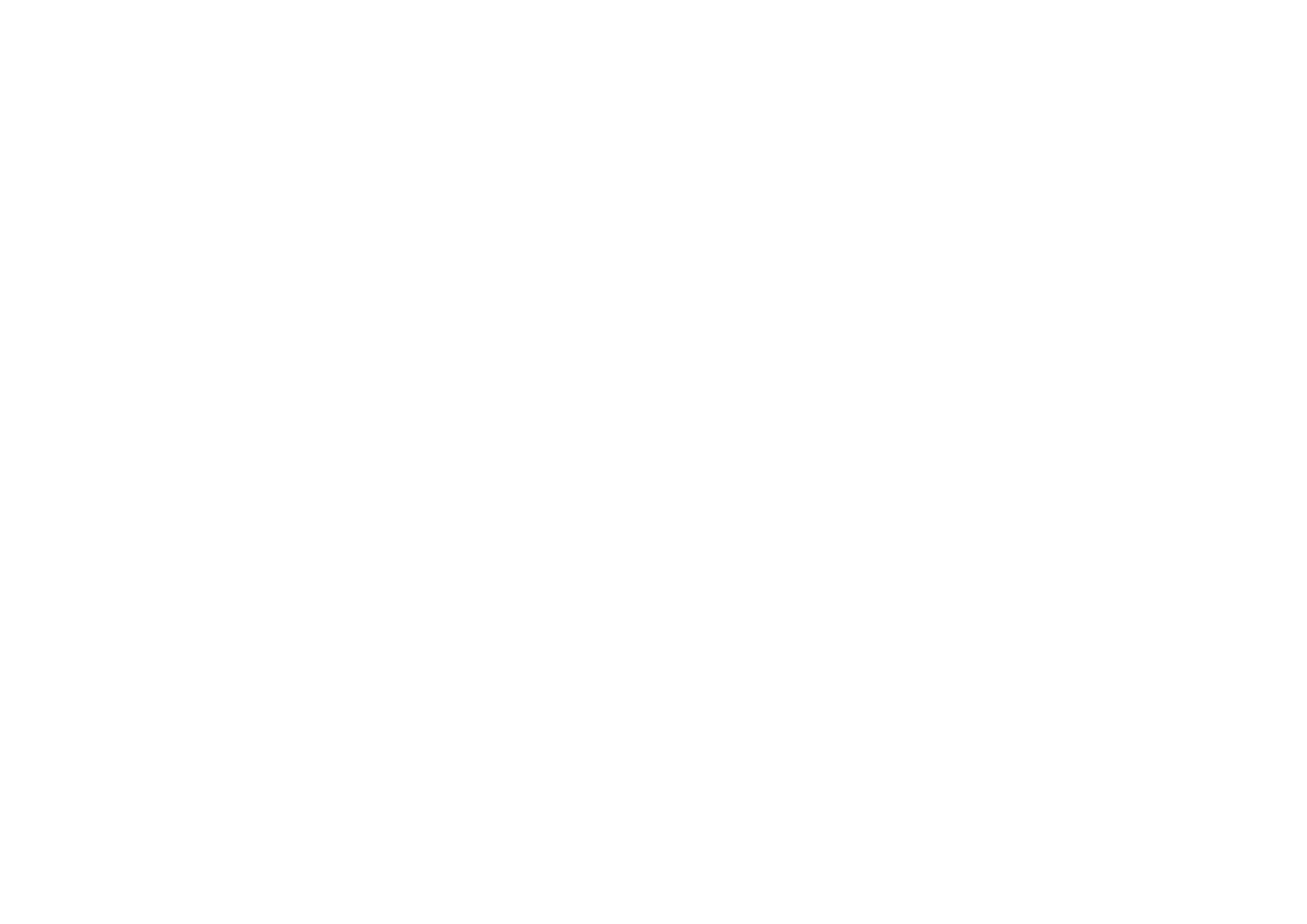| Chapter 1.        | Mini-Plans: general policies             |
|-------------------|------------------------------------------|
| Chapter 2.        | <b>Aclare Mini-Plan</b>                  |
| Chapter 3.        | <b>Ballinacarrow Mini-Plan</b>           |
| <b>Chapter 4.</b> | <b>Ballinafad Mini-Plan</b>              |
| Chapter 5.        | <b>Ballincar Mini-Plan</b>               |
| Chapter 6.        | <b>Ballintogher Mini-Plan</b>            |
| Chapter 7.        | <b>Ballygawley Mini-Plan</b>             |
| Chapter 8.        | <b>Ballysadare Mini-Plan</b>             |
| Chapter 9.        | Banada Mini-Plan                         |
|                   | <b>Chapter 10. Bellaghy Mini-Plan</b>    |
|                   | Chapter 11. Bunnannaddan Mini-Plan       |
|                   | <b>Chapter 12. Carney Mini-Plan</b>      |
|                   | Chapter 13. Castlebaldwin Mini-Plan      |
|                   | Chapter 14. Cliffony Mini-Plan           |
|                   | <b>Chapter 15. Cloonacool Mini-Plan</b>  |
|                   | <b>Chapter 16. Collooney Mini-Plan</b>   |
|                   | Chapter 17. Coolaney-Rockfield Mini-Plan |
|                   | Chapter 18. Culfadda Mini-Plan           |

**Table 1.** Population estimates, greenfield land zoned for housing and mixed uses, potential housing yield and total potential population that can be accommodated within mini-plan areas

|                    | Chapter 19. Curry Mini-Plan               |  |  |  |  |  |  |  |  |
|--------------------|-------------------------------------------|--|--|--|--|--|--|--|--|
|                    | <b>Chapter 20.</b> Dromore West Mini-Plan |  |  |  |  |  |  |  |  |
|                    | Chapter 21. Drumcliff Mini-Plan           |  |  |  |  |  |  |  |  |
|                    | <b>Chapter 22. Easky Mini-Plan</b>        |  |  |  |  |  |  |  |  |
|                    | <b>Chapter 23.</b> Geevagh Mini-Plan      |  |  |  |  |  |  |  |  |
|                    | <b>Chapter 24. Gorteen Mini-Plan</b>      |  |  |  |  |  |  |  |  |
| <b>Chapter 25.</b> | Grange Mini-Plan                          |  |  |  |  |  |  |  |  |
|                    | Chapter 26. Monasteraden Mini-Plan        |  |  |  |  |  |  |  |  |
| Chapter 27.        | Mullaghmore Mini-Plan                     |  |  |  |  |  |  |  |  |
| <b>Chapter 28.</b> | Ransboro Mini-Plan                        |  |  |  |  |  |  |  |  |
| <b>Chapter 29.</b> | Rathcormac Mini-Plan                      |  |  |  |  |  |  |  |  |
| <b>Chapter 30.</b> | <b>Riverstown Mini-Plan</b>               |  |  |  |  |  |  |  |  |
|                    | <b>Chapter 31. Rosses Point Mini-Plan</b> |  |  |  |  |  |  |  |  |
|                    | Chapter 32. Strandhill Mini-Plan          |  |  |  |  |  |  |  |  |
|                    | <b>Chapter 33. Tourlestraun Mini-Plan</b> |  |  |  |  |  |  |  |  |

# Contents of Volume 2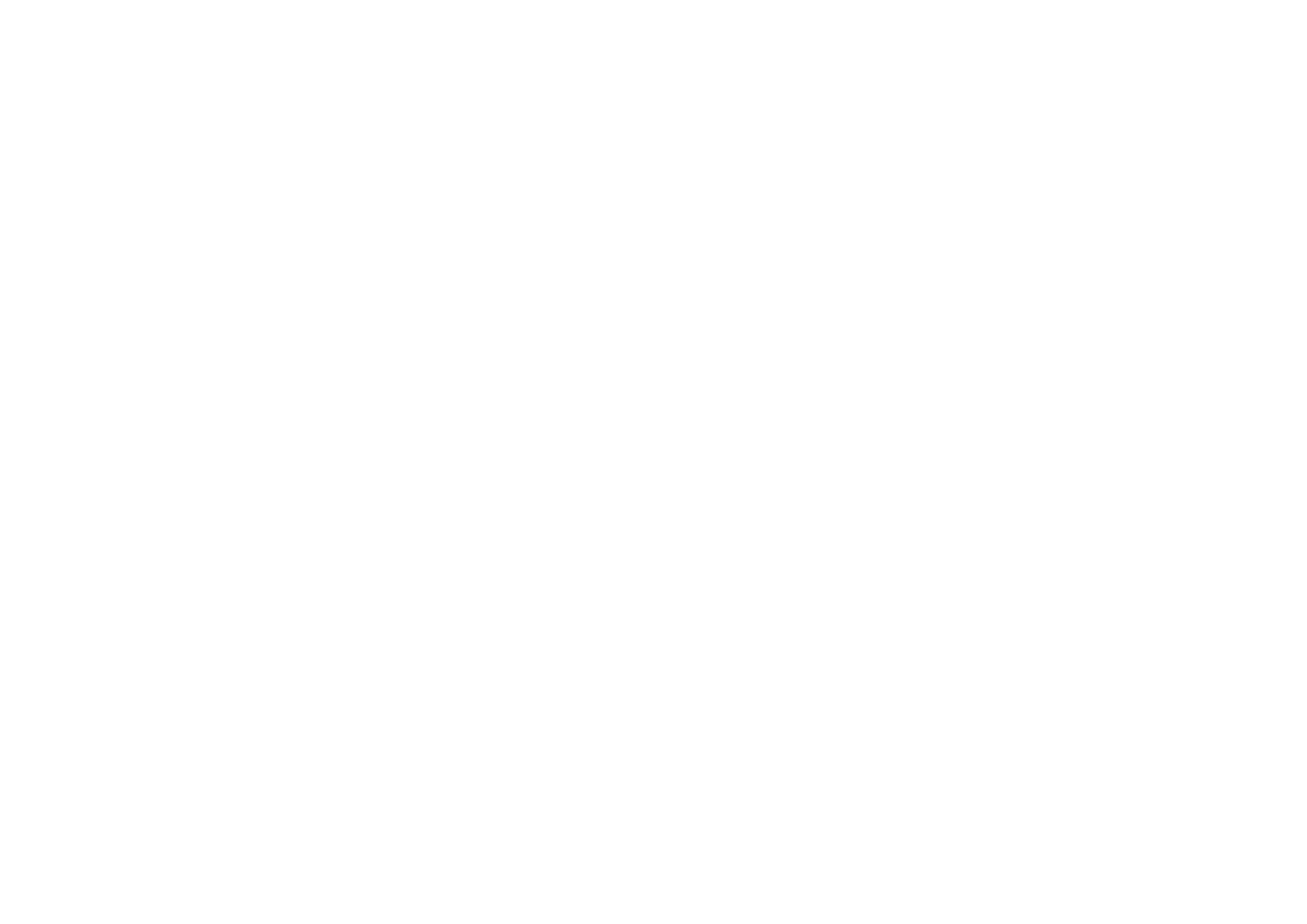# Chapter 1. Mini-Plans – General Policies

The CDP 2017-2023 contains mini-plans for 32 settlements throughout the County. The preparation of mini-plans serves the following principal purposes:

- $\blacksquare$  to cater for potential population growth and to identify and reserve adequate land for residential and commercial/retail (village centre) uses, community facilities, open space/recreation, enterprise and business uses, in the interest of creating sustainable communities;
- $\blacksquare$  to ensure that the growth of settlements is consistent with the Core Strategy and settlement hierarchy, as well as with the capacity of existing and planned infrastructure;
- $\blacksquare$  to establish a development limit for each settlement, outside which a green belt shall protect the rural area and reserve land for future expansion;
- $\blacksquare$  to facilitate the application of Part V of the Planning and Development Act 2000 (as amended), whereby 10% of sites zoned for new residential development (or a mix of uses including residential) must be reserved for social housing;
- to provide guidance on the design and layout of future development in various areas of each settlement;
- to identify built and natural heritage features to be protected;
- $\blacksquare$  to reduce the risk of damage to properties due to flooding, by identifying lands at risk and specifying the sites for which detailed flood risk assessment will be required
- to identify '*Buildings of Note'*, which are considered significant in terms of their contribution to the character and architectural integrity of the village (see section 7.3.4 Town and Village Streetscapes in Volume 1 of the Draft CDP). (These buildings are not Protected Structures and do not have the same legal status.)
- $\blacksquare$  to facilitate improved circulation within and around settlements.

In order to ensure a consistent planning approach to future development in all thirty-two settlements, the policies set out in this chapter shall apply to all villages covered by a mini-plan.

Details of the individual mini-plans are set out in Chapters 2 to 33 of Volume 2 (this volume) of the CDP.

In addition to maps showing zoning and other objectives, each mini-plan contains a number of settlement-specific written objectives. As these settlements are generally small rural villages, similar issues and circumstances prevail.

Each individual mini-plan must be read in conjunction with this chapter (Chapter 1). Furthermore, it should be noted that the policies and objectives outlined in the main CDP document (Volume 1, Chapters 1 to 13) apply to all areas covered by the mini-plans.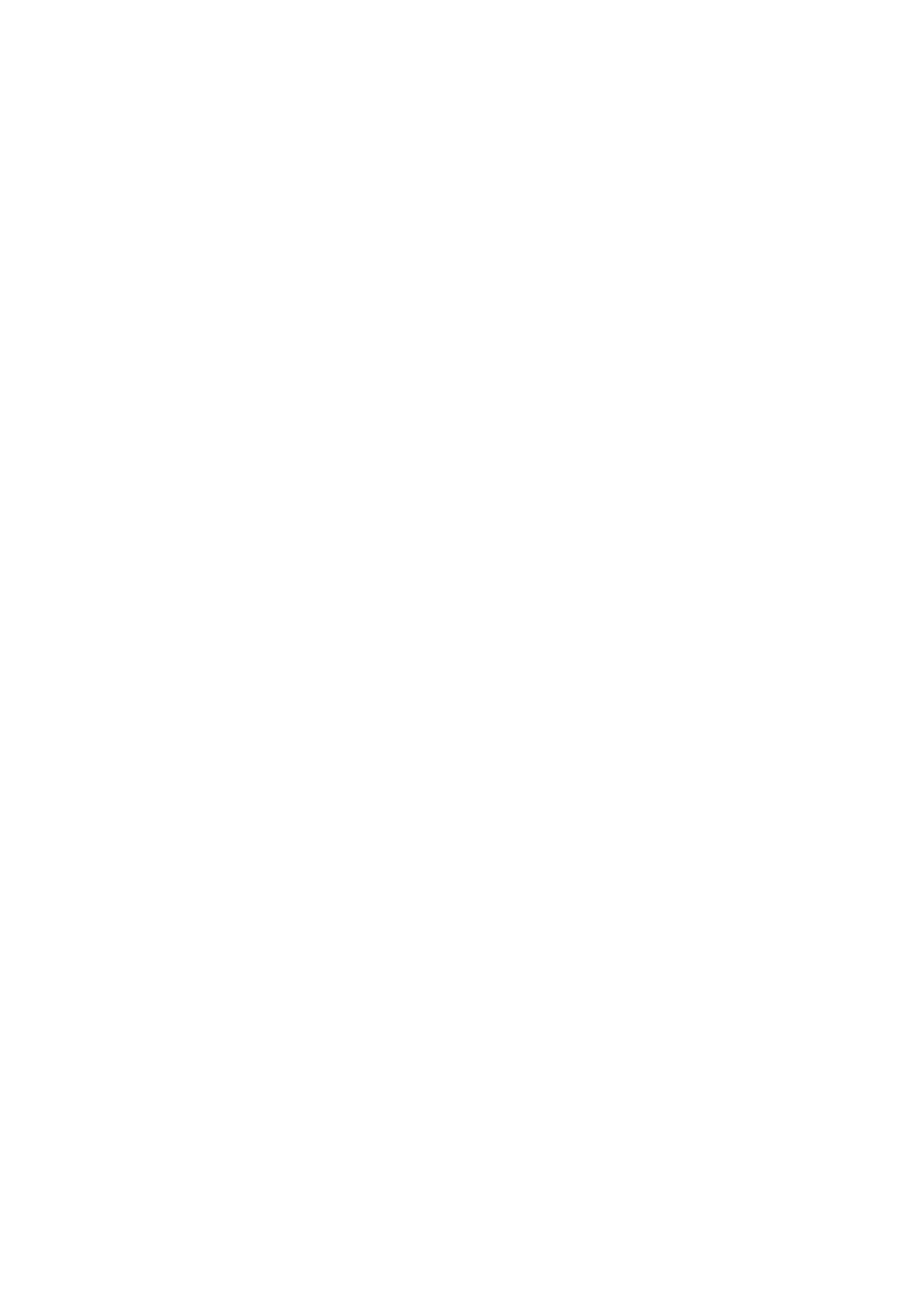# General policies for mini-plans

## 1.1 Landscape, natural heritage and open space

It is a policy of the Council to:

- **A.** Protect and enhance all river banks as wildlife corridors. In order to assist in this regard, the Planning Authority will establish a 20-metre wide river buffer zone along both sides of all rivers.
- **B.** Require development proposals to maintain the river buffer zone free from development (apart from river bank enhancement works). Exceptions may also be considered in the case of brownfield sites and in cases where the maintenance of the zone is not practically achievable. In such cases, a reduced buffer width may be accepted. Any such cases will be assessed on an individual basis and shall be subject to Habitats directive Assessment.
- **C.** Ensure that river bank enhancement works and any other development along rivers are undertaken only after consultation with Inland Fisheries Ireland and the National Parks and Wildlife Service of the Department of Regional Development, Rural Affairs, Arts and the Gaeltacht. Such works shall be subject to Habitats Directive Assessment.
- **D.** Retain important habitats and natural features through protection from development or integration into new developments as necessary. Although not exclusive, the following are considered to be important biodiversity habitats: mature trees, groups of trees, woodlands, hedgerows.
- **E.** In accordance with the policies outlined in Section **7.1 Natural Heritage** of this Plan, protect and maintain the conservation value of all natural heritage sites designated or proposed for designation in accordance with European and national legislation and in other relevant international conventions, agreements and processes. These are sites designated or proposed as Special Areas of Conservation (SACs), Special Protection Areas (SPAs), Natural Heritage Areas (NHAs), Ramsar sites and Statutory Nature Reserves.
- **F.** Comply fully with Article 6 of the EU Habitats Directive (as transposed into Irish Law by the EU Habitats Regulations 1997 and subsequent amendments) and assess whether a proposed development is likely to have a significant impact upon the integrity, conservation objectives and qualifying interests of any Natura 2000 site, notwithstanding any particular mini-plan objective that may apply to the relevant lands.

# 1.2 Built heritage, streetscape and building design

- **A.** Require all development in historic streetscapes to comply with **Chapter 12 (Urban design)** and the requirements of Section **13.2.4 Development in historic streetscapes** (development management standards) of this Plan.
- B. Require new development within village centres to create coherent and attractive streetscapes, reflecting and respecting the prevailing architectural style, the detailing of adjacent buildings and the form and scale of the village. In particular, attention should be paid to chimney position and size, window size and shape, window cill depths, roof profile and eaves treatment.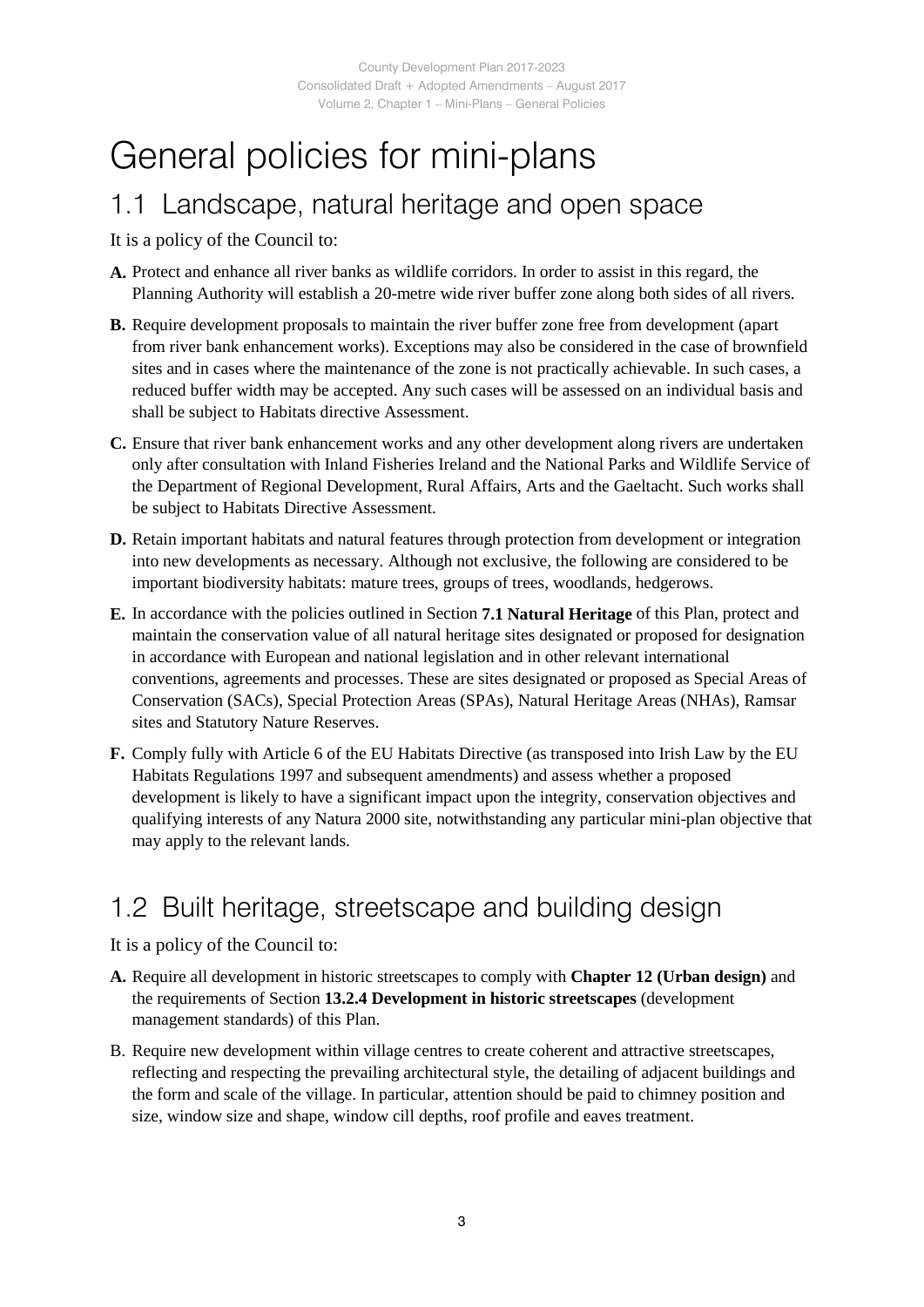**C.** Require any development proposal involving a *Building of Note\** (as indicated on the Objectives Maps) to restore or renovate the building in a sensitive manner that will contribute to the preservation and enhancement of the streetscape character.

\* *Buildings of Note* have been highlighted in most mini-plans, where they are listed along with a photograph and a description of the architecturally valuable features of each building. A short appraisal of each building's character and contribution to the streetscape is followed by recommendations regarding potential improvements that should be carried out by those seeking to enhance or bring these noteworthy buildings back in use. Some of the vernacular-style cottages are of a type once ubiquitous in the Irish town, but now rapidly disappearing as a result of demolition or alteration.

- **D.** Require the retention and renovation (if necessary) of any feature of a *Building of Note* which contributes to its special character, e.g. sash windows, historic timber doors, ironmongery, chimneys, railings, roof profile.
- **E**. Support the redevelopment of vacant and derelict structures/sites within the village.
- **F.** Some Objectives Maps identify key sites or structures that have potential or already contribute to the village character by closing a view or containing a space. These sites and buildings should be developed, redeveloped or renovated with particular care having regard to their location, so that they enhance the streetscape and act as focal points or landmarks.
- **G.** Require, where possible, the re-use of existing redundant buildings that contribute significantly to the village character.
- **H.** Require, where feasible, the preservation of stone walls and their enhancement and extension in a manner that is in keeping with traditional stone-walling in the vicinity. Other important nonstructural elements of the built heritage should also be protected, e.g. stone cobbles, water pumps, stone hearths or kerbs etc.
- **I.** Ensure that the design of shop fronts, advertisements and signs corresponds to the overall form and structure of the buildings to which they pertain, in accordance with **Chapter 12 (Town and village design)** and the requirements set out in Section **13.5.9 Shopfronts and signage** (development management standards) in Volume 1 of this Plan.
- **J.** The size, design, colour, material and illumination of signs should be subdued. Signs should generally be positioned well below the first-floor window level. Hanging signs should be restricted to one per shop or business and their size should be proportional to the building.
- **K.** External illumination of buildings and signs is acceptable only by use of appropriate spotlighting of key buildings of particular architectural interest. Internal illumination of signs will not be permitted, except where it can be demonstrated that the illumination is appropriately limited and designed in a manner that would not detract from the character of the relevant building or streetscape.
- **L.** Overhead lines and cables should be placed underground.
- **M.**Public lighting should be maintained and improved and attractive light standards designed appropriately for their location should be installed in accordance with the current standards.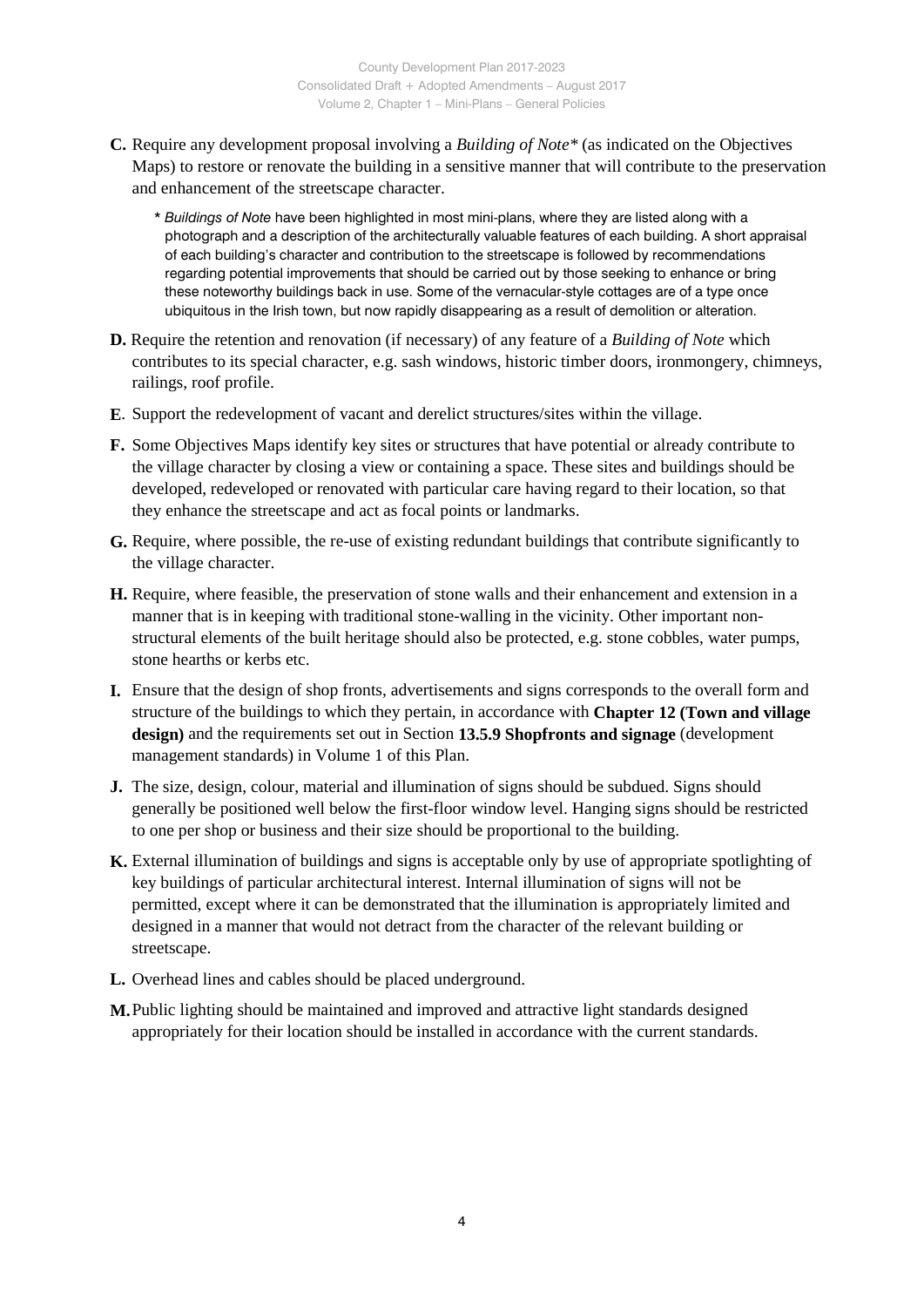# 1.3 Transport, circulation and parking

It is a policy of the Council to:

- **A.** Upgrade roads, footpaths, car-parking and junctions within villages in accordance with the provisions of the *Design Manual for Urban Roads and Streets* (DTTS, DECLG 2013), subject to availability of resources.
- **B.** Require new development to provide sufficient on-site parking, which should be designed and landscaped to a high standard. Off-street parking associated with road/street frontage development should be located at the rear of buildings where possible.
- **C.** Provide pedestrian and cycling linkages within and between existing and new housing/mixeduse/sports and recreational development throughout the area.

*Note*: *The routes of the proposed linkages, as indicated on the objectives maps for each settlement, are indicative only. The precise route of any such linkage shall be agreed with developers or applicants during the planning application process and shall be included as an integral part of new developments.*

- **D.** Retain access to important natural and archaeological features.
- **E.** Prepare a traffic management plan for each village subject to the availability of resources. This plan shall examine all existing problems relating to traffic, parking, mobility and pedestrian movements and will identify appropriate solutions for the locality. Prospective developments shall incorporate the provisions of any such plan when prepared.
- **F.** Require the provision of secure cycle parking facilities within new developments where appropriate.
- **G.** Any proposal for the provision of pedestrian/cycle links shall be screened for the requirement for an appropriate assessment in compliance with Article 6 of the EU Habitats Directive (as transposed into Irish Law by the EU Habitats Regulations 1997 and subsequent amendments), and in accordance with the policies outlined in Section 7.1 of this Plan.

## 1.4 Village-centre mixed-use zones

- **A.** Facilitate a mix of mainly residential and commercial/retail activities in the areas zoned for mixed uses.
- **B.** Promote the preparation of masterplans for larger sites in accordance with relevant guidance referenced in **Chapter 12 (Town and village design)** in Volume 1 of this Plan, namely *Guidelines for Planning Authorities on Sustainable Residential Development in Urban Areas (Cities, Towns and Villages)* (DOE, 2009) Section 2.13, and the UK document *Creating Successful Masterplans*  (Commission for Architecture and the Built Environment, *2004).*
- **C.** Give special attention to the siting, layout and design of new or redeveloped buildings around junctions. Such development should ensure that a suitable façade is presented when viewed from surrounding vantage points, whilst also ensuring that appropriate building setbacks are incorporated in order to facilitate improved traffic and pedestrian circulation.
- **D.** Enhance existing civic space and, where feasible, provide additional small civic squares or street pockets (pocket squares) with appropriate furniture, planting, landscaping and public lighting.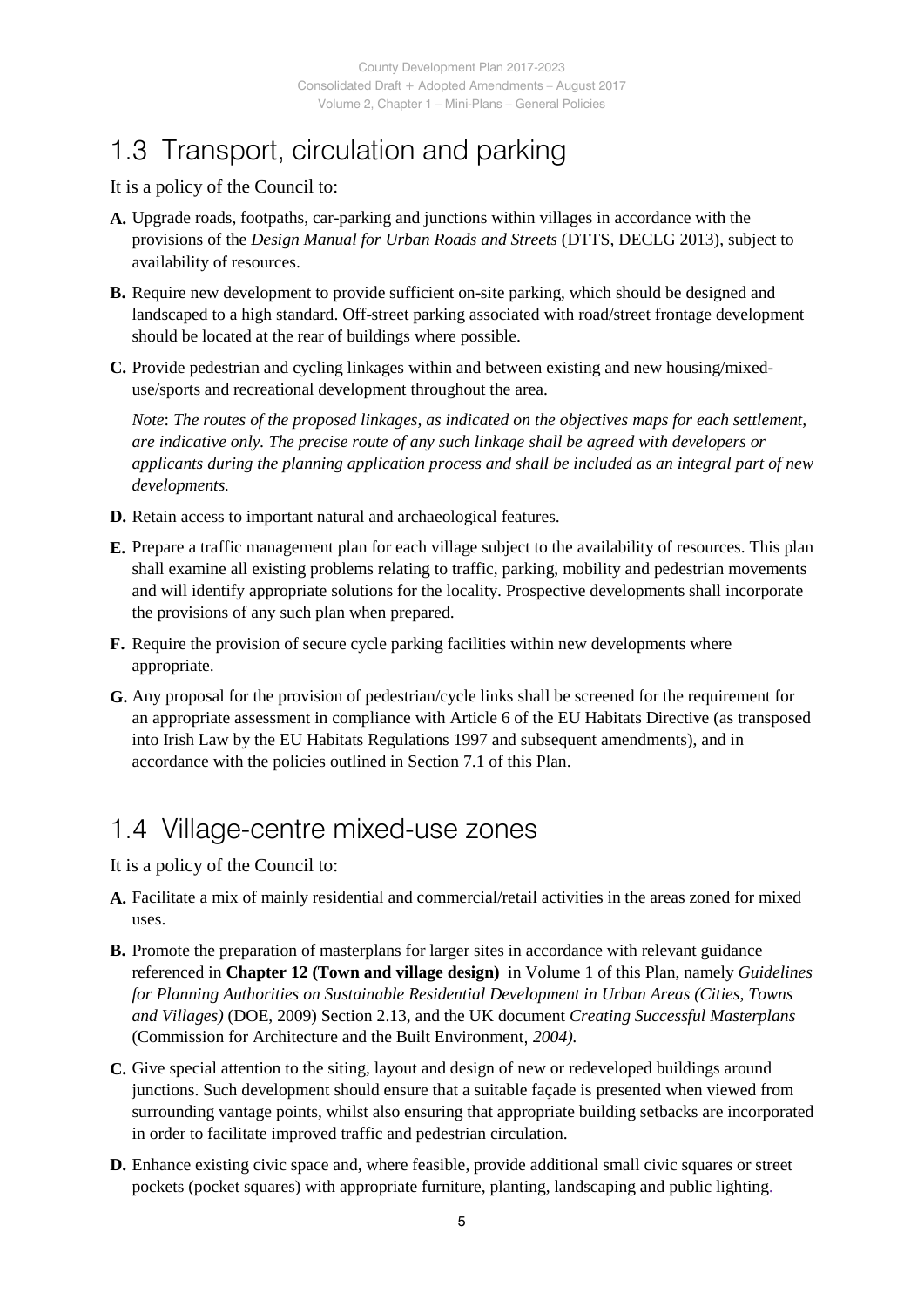- **E.** Require the provision of pedestrian-only spaces within mixed-use zones. Such spaces should be designed in accordance with guidance set out in *Building for Everyone - a Universal Design Approach* (NDA, 2012).
- **F.** Maintain an appropriate balance of development between the traditional village centre and new greenfield areas zoned for village centre type uses. The development of new village centre areas should not adversely impact on the traditional village core to the extent that it would undermine its vitality and viability or the role played by the traditional village centre in the economic and social life of the local community. In particular, retail development and other services should be located within or adjoining the traditional village core.
- **H.** Reserve mixed-use-zoned lands that are included within the Strategic Land Reserve (SLR) for potential development after the lifetime of this Plan.

## 1.5 Community facilities

It is a policy of the Council to:

- **A.** Maintain and enhance existing, and provide additional, sports, recreational and playground facilities where feasible.
- **B.** Direct the provision of crèche/childcare, healthcare and elderly care facilities to within the development limits of villages, on sites that are easily accessible for all sections of the community.
- **C.** Support the provision of additional recycling facilities on lands zoned for community uses. Such facilities will also be considered at other appropriate locations.
- **D.** Adopt a flexible and supportive approach towards the accommodation of community facilities within a wide variety of land-use zoning categories, in particular lands zoned for community facilities, village-centre-type mixed uses, residential development and commercial/enterprise uses.
- **E.** Promote cultural development that acknowledges and builds upon local character and distinctiveness through the natural and built environment.
- **G.** Facilitate the development of allotments in the green belt and at other suitable locations. Any such facility should be located within or close to existing settlements and should be easily accessible.

# 1.6 Residential development

- **A.** Ensure that residential development takes place incrementally, from the core towards the edge, in order to ensure the sustainable consolidation of the villages, at a pace consistent with its infrastructural capacity (in terms of physical and community infrastructure) to accommodate further development.
- **B.** Promote the preparation of masterplans for larger sites in accordance with relevant guidance referenced in **Chapter 12 (Urban design)** of this plan, namely *Guidelines for Planning Authorities on Sustainable Residential Development in Urban Areas (Cities, Towns and Villages)* (DOE, 2009) Section 2.13, and the UK document *Creating Successful Masterplans (*Commission for Architecture and the Built Environment, 2004).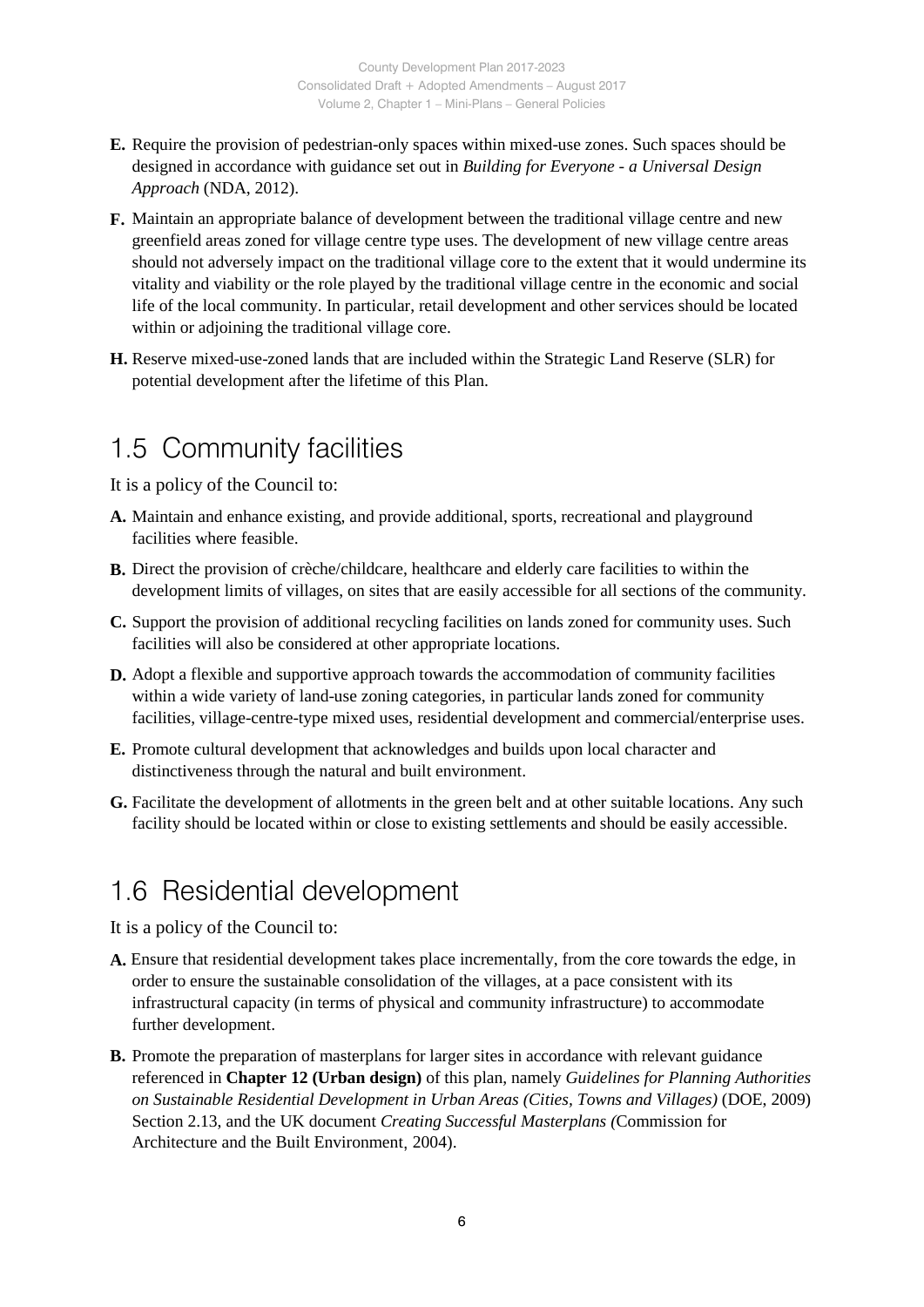- **C.** Require new residential schemes to incorporate a variety of house types and sizes, to offer choice and cater for a mix of households of different sizes.
- **D.** Require the development of backlands through land assembly, using shared-access arrangements and creating pedestrian and cycling linkages with existing developments.
- **E.** Preserve and enhance public or incidental open space within existing housing estates and provide high-quality, suitably located and well-landscaped open space in every new residential development.
- **F.** Ensure that the design of open space associated with new development connects with, or integrates with adjoining natural features such as woodland, mature trees, groups of trees, hedgerows etc.
- **G.** Facilitate where appropriate the provision of additional residential units on lands where current densities are very low, subject to appropriate scale and the protection of existing residential amenities.
- **H.** Ensure that the densities of new residential schemes are appropriate to the scale of each settlement and to the location of each site within that settlement. On this matter, regard will be had to the DHPCLG publication *Guidelines for Planning Authorities on Sustainable Residential Development in Urban Areas (Cities, Towns and Villages)*, 2009.
- **I.** Facilitate where appropriate, the use of vacant residential properties for social housing. Where appropriate, community and/or commercial uses may also be accommodated in vacant residential properties. Any such proposal shall be of an appropriate scale/design, and shall be restricted to uses that are compatible with surrounding properties.
- **J.** Reserve residential-zoned lands that are included within the Strategic Land Reserve (SLR) for potential development after the lifetime of this Plan.

## 1.7 Business, enterprise and industry

It is a policy of the Council to:

- **A.** Require new business, enterprise or industrial units to share access arrangements, where possible.
- **B.** Require prospective developers to screen and landscape new business, enterprise and industrial development to a high standard, and give special attention to the design of structures located in highly visible positions or fronting main roads.
- **C.** Adopt a flexible and supportive approach towards the accommodation of small-scale business and enterprise proposals on lands zoned for residential, village-centre and community uses. Proposals that would be compatible with existing and proposed development in the surrounding area will be facilitated subject to appropriate scale, design and servicing.

## 1.8 Green belts

- **A.** Establish green belts around settlements, between the plan limit and the development limit, with a view to:
	- consolidate the settlements within development limits and retain their visual identity distinct from the surrounding countryside;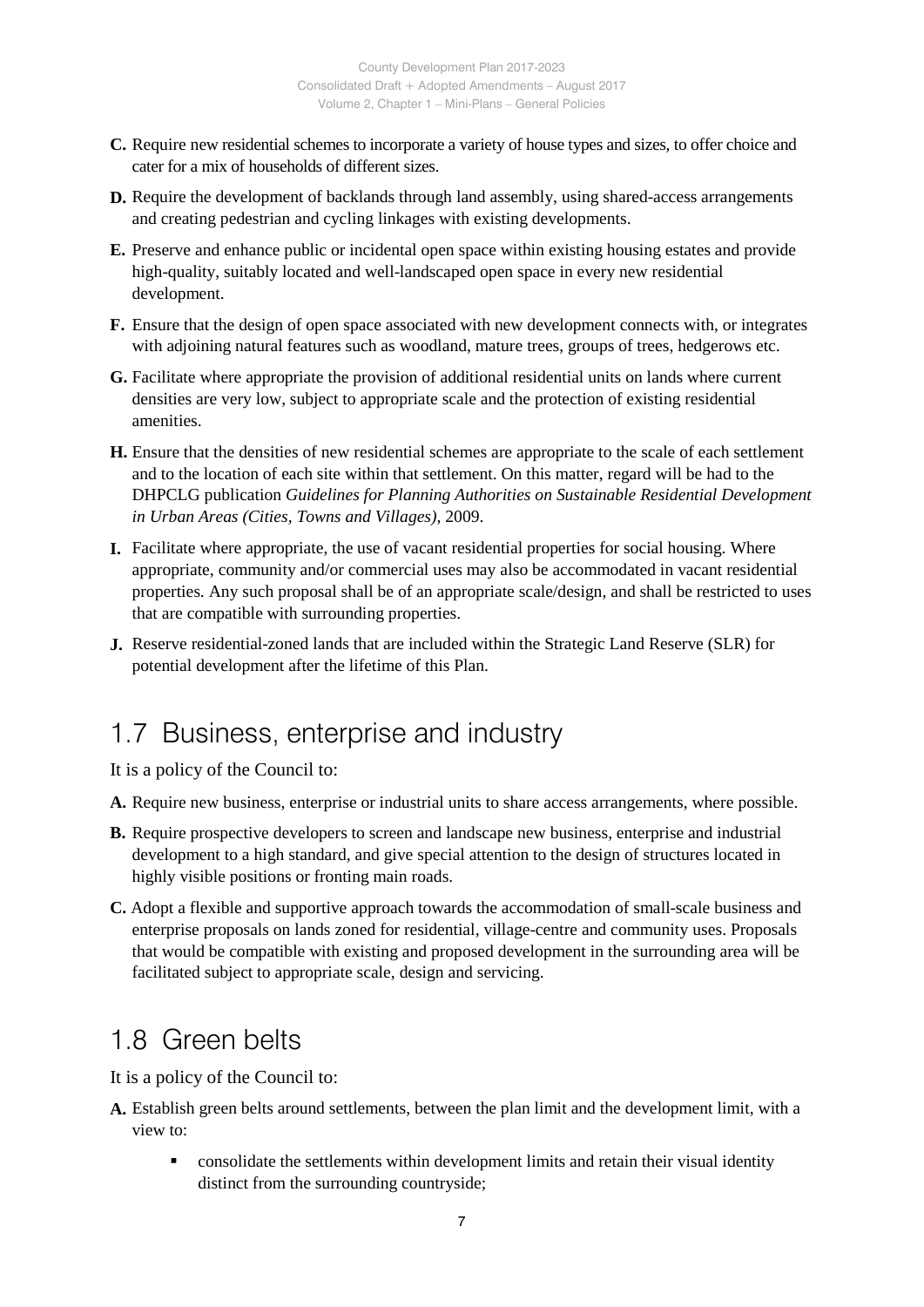- reserve land for future planned expansion of settlements and for the provision of major infrastructure (e.g. transport), subject to Habitats Directive Assessment;
- protect heritage, water quality and the recreational amenity of rural areas surrounding settlements;
- focus attention on lands within settlements which are zoned for development and likely to contribute to the regeneration of these areas.
- preserving views;
- **•** protecting the integrity of archaeological sites and monuments in the area surrounding the village;
- **•** protecting and enhancing designated nature conservation sites (pNHAs, SACs, SPAs etc);
- excluding from development those lands which are at risk from flooding.
- **B.** Reserve the green belts principally for agricultural use.
- **C.** Ensure that the siting and construction of new roads and buildings in the green belts occurs with minimal visual and environmental impact.
- **E.** Within the Green Belts, proposals for one-off rural housing will be accommodated in accordance with the **Housing policy in green belts and sensitive areas P-GBSA-HOU-1** (refer to Chapter 5, Section 5.3 Housing in rural areas, in Volume 1 of this Plan), subject to normal planning considerations and compliance with the guidance set out in **Section 13.4 Residential development in rural areas** (development management standards), where a housing need is demonstrated by the following categories of applicants:
	- **a.** landowners, including their sons and daughters, who wish to build a first home for their permanent occupation on the landholding associated with their principal family residence;
	- **b**. persons whose primary employment is in a rural-based activity with a demonstrated genuine need to live in the locality of that employment base, for example, those working in agriculture, aquaculture, forestry, horticulture or other natural resource-based employment.

## 1.9 Flood risk management

- **A.** Assess all applications for developments on or adjacent to flood risk sites, including existing developed sites, (as indicated on the Designations Map for each Mini-Plan), or on any other sites deemed to have flooding implications, in accordance with the *Flood Risk Management Guidelines for Planning Authorities* (DoEHLG and OPW, 2009). Such applications may be required to be accompanied by a site-specific Flood Risk Assessment appropriate to the type and scale of the development being proposed.
- **B.** Require any application for development occurring within 20 m of a river to be accompanied by a site-specific Flood Risk Assessment, prepared in accordance with the Flood Risk Management Guidelines for Planning Authorities (DoEHLG & OPW, 2009), to an appropriate level of detail.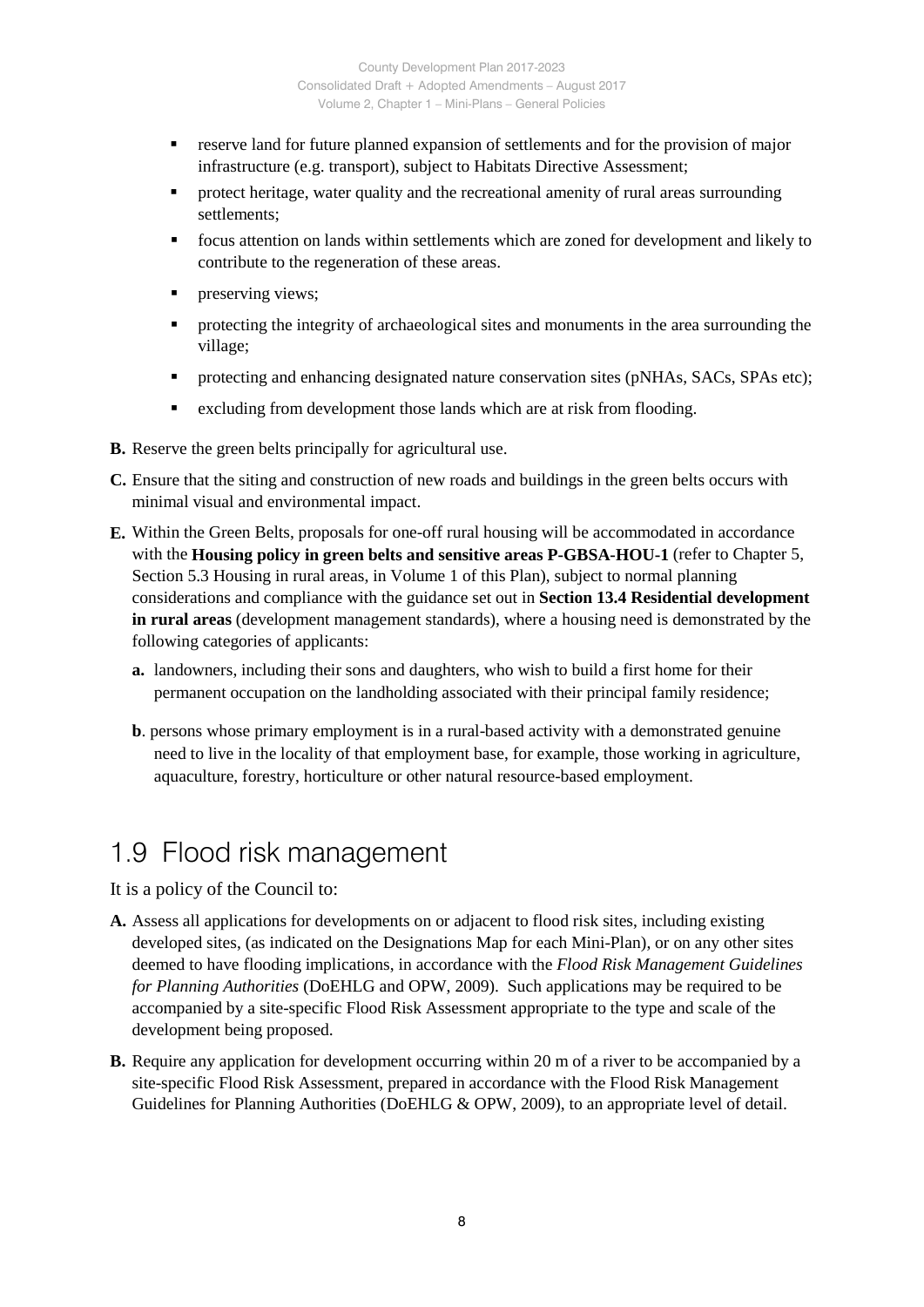# Mini-plans: Zoning Matrix

The Zoning Matrix presented on the next two pages indicates what types of uses can be normally permitted, normally not permitted or open to considerations on lands zoned for different uses. Lands in the 32 mini-plans are zoned for thirteen different types of broad uses, called "zoning categories" (list below). There is a general objective for each zoning categories. The zoning objectives are detailed on the pages after the Zoning Matrix.

### **Zoning categories**

- **RES** residential uses **COM** commercial uses
- (This zoning category is found only in LAPs, not in mini-plans)
- **MIX** mixed uses
- **CF** community facilities
- **BUS** business and enterprise
- **OS** open space
- **SPF** sports and playing fields
- **GB** green belt
- **TOU** tourism-related uses
- **NR** natural resource reservation
- **PU** public utility
- **TPN** transport and parking nodes
- **SLR** strategic land reserve

### **Symbols**

- Normally permitted
- Normally not permitted
- **O** Open to consideration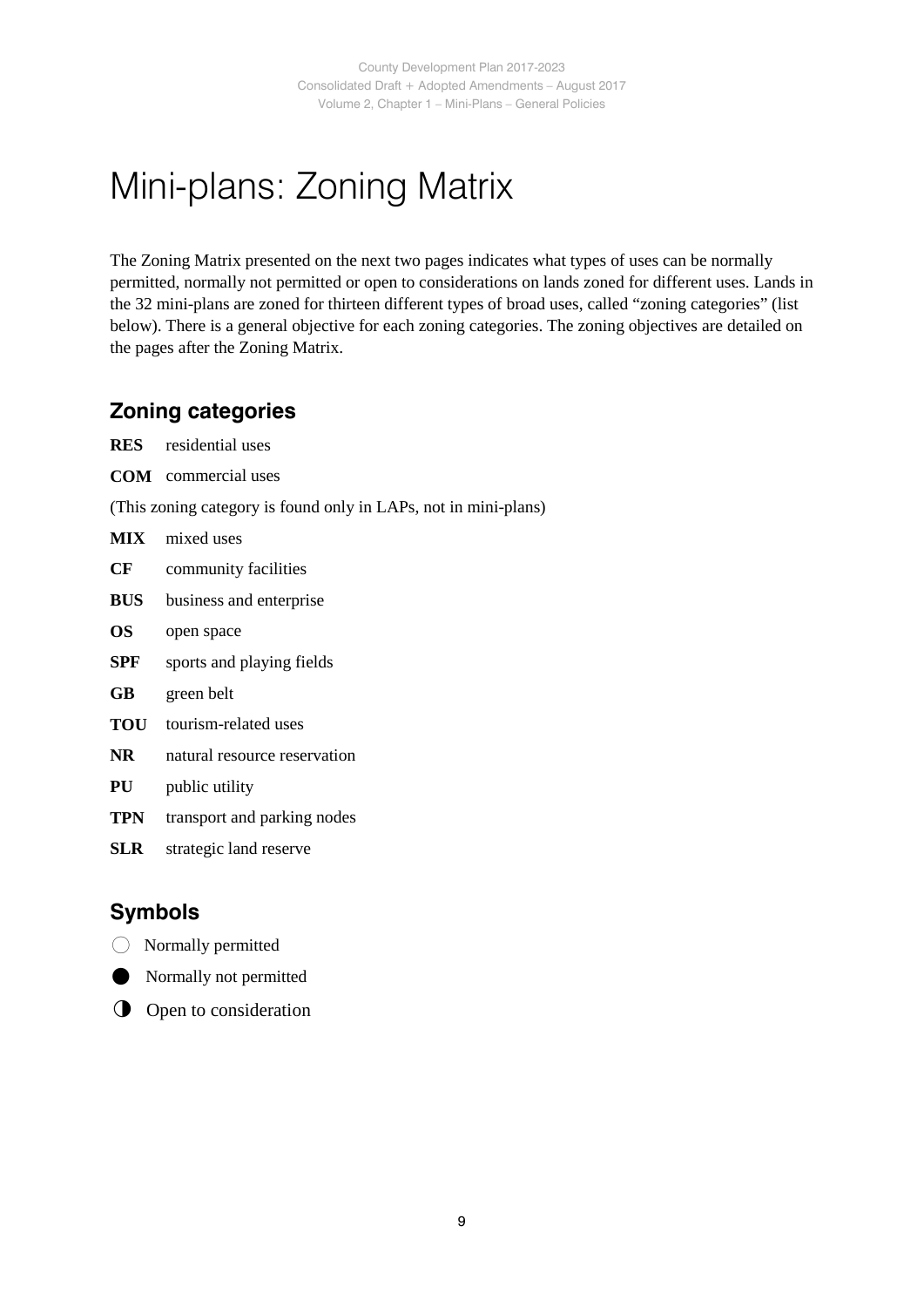# Zoning Matrix

| <b>Zoning category</b><br>Possible use                        | <b>RES</b>  | <b>COM</b>        | <b>MIX</b>  | CF          | <b>BUS</b>  | <b>OS</b>           | <b>SPF</b> | GB          | <b>TOU</b> | <b>NR</b> | PU          | <b>TPN</b> |
|---------------------------------------------------------------|-------------|-------------------|-------------|-------------|-------------|---------------------|------------|-------------|------------|-----------|-------------|------------|
| Abattoir                                                      | ●           | ●                 | ●           | ●           | $\bullet$   | $\bullet$           | $\bullet$  | $\bullet$   | $\bullet$  | ●         | $\bullet$   |            |
| Advertisements and advertising structures                     | $\bullet$   | $\bullet$         | $\mathbf 0$ | $\bullet$   | $\bullet$   | $\bullet$           | 0          | $\bullet$   | $\bullet$  | O         | 0           | $\bullet$  |
| Agricultural buildings                                        | 0           | $\bullet$         | ●           | ●           | 0           | $\bullet$           | 0          | $\circ$     | $\bullet$  | $\bullet$ |             | 0          |
| Allotments                                                    | $\bullet$   | $\bullet$         | $\mathbf 0$ | $\bullet$   | ●           | $\ddot{\mathbf{0}}$ | $\bullet$  | $\mathbf 0$ | Ð          | 0         | 0           |            |
| Amusement arcade                                              |             | $\bullet$         | $\bullet$   |             |             | 0                   | 0          | 0           | $\bullet$  | 0         |             |            |
| Bank/building society                                         |             | $\circ$           | $\circ$     |             | $\mathbf 0$ | ●                   | 0          |             | D          | O         |             |            |
| Bed and breakfast                                             | $\circ$     | $\mathbf 0$       | $\circ$     |             |             | ●                   | 0          | $\bullet$   | $\bullet$  | 0         |             |            |
| <b>Betting office</b>                                         |             | $\bullet$         | $\circ$     | $\bullet$   | ●           | $\bullet$           | $\bullet$  | ●           | ●          | ●         | $\bullet$   |            |
| Boarding kennels                                              |             | 0                 |             |             | $\bullet$   | $\bullet$           |            | $\bullet$   | ●          | ●         |             |            |
| Buildings for the health, safety<br>and welfare of the public | $\bullet$   | $\circ$           | $\circ$     | $\circ$     | $\mathbf 0$ |                     |            |             | $\bullet$  | $\bullet$ | $\mathbf 0$ | $\bullet$  |
| Camping and caravan park (holiday)                            | $\bullet$   | $\bullet$         | ●           |             | ●           | $\bullet$           | $\bullet$  | $\bullet$   | $\bullet$  | $\bullet$ | $\bullet$   |            |
| Car park                                                      | 0           | $\circ$           | $\circ$     | $\bullet$   | $\bullet$   | $\bullet$           | $\bullet$  | $\bullet$   | $\bullet$  | $\bullet$ | $\bullet$   | $\circ$    |
| Casual trading                                                |             | $\mathbf 0$       | $\mathbf 0$ | ●           | $\circ$     | $\bullet$           | $\bullet$  | $\bullet$   | $\bullet$  | $\bullet$ |             | $\bullet$  |
| Cemetery                                                      |             |                   | $\bullet$   | $\mathbf 0$ | ●           | $\bullet$           | $\bullet$  | $\bullet$   |            | Ð         |             |            |
| Community facility                                            | $\mathbf 0$ | $\mathbf 0$       | $\circ$     | $\circ$     | $\bullet$   | $\ddot{\mathbf{0}}$ | $\bullet$  | $\bullet$   | $\bullet$  |           |             |            |
| Crèche or nursery school                                      | $\circ$     | $\bullet$         | $\circ$     | $\circ$     | $\circ$     | $\bullet$           | $\bullet$  | Œ           |            |           |             |            |
| Dancehall                                                     | $\bullet$   | $\ddot{\text{o}}$ | $\circ$     | $\circ$     | $\bullet$   | $\bullet$           | $\bullet$  | ●           | $\bullet$  | ●         |             |            |
| Discotheque or nightclub                                      | C           | $\bullet$         | $\circ$     | ●           | ●           | $\bullet$           | $\bullet$  | 0           | ●          | O         |             |            |
| Doctor or dentist                                             | $\bullet$   | $\mathbf 0$       | $\circ$     | $\circ$     | $\bullet$   | $\bullet$           | 0          | 0           | $\bullet$  | $\bullet$ |             |            |
| Education or training                                         | $\bullet$   | $\mathbf 0$       | $\circ$     | $\circ$     | $\bullet$   | $\bullet$           | 0          |             | $\bullet$  | 0         |             |            |
| Enterprise centre / unit                                      | $\bullet$   | $\mathbf 0$       | $\circ$     | $\mathbf 0$ | $\circ$     | ●                   | O          | c           | $\bullet$  |           |             |            |
| Enterprise - live/work units                                  | $\bullet$   | $\bullet$         | $\mathbf 0$ | $\bullet$   | $\bullet$   | 0                   | O          |             |            |           |             |            |
| Enterprise - Science and technology                           |             | $\mathbf 0$       | $\mathbf 0$ |             | $\circ$     |                     |            |             |            |           |             |            |
| Extractive industry / associated activities                   |             |                   |             |             | ▲           |                     |            | $\mathbf 0$ |            | $\circ$   |             |            |
| Funeral home                                                  | $\bullet$   | $\bullet$         | $\bullet$   | $\bullet$   | $\bullet$   | $\bullet$           | $\bullet$  | $\bullet$   | $\bullet$  | $\bullet$ | $\bullet$   |            |
| Garage facilities - motor sales outlet                        | $\bullet$   | $\bullet$         | $\bullet$   | $\bullet$   | $\bullet$   | $\bullet$           | $\bullet$  | $\bullet$   | $\bullet$  | $\bullet$ | $\bullet$   |            |
| Garage facilities - petrol station                            |             | $\bullet$         | $\bullet$   |             | $\bigcirc$  | $\bullet$           | $\bullet$  |             |            | ●         |             |            |
| Garage facilities - service garage                            | $\bullet$   | $\bigcirc$        | $\bullet$   | D           | $\bullet$   | $\bullet$           | $\bullet$  |             | $\bullet$  | 0         |             |            |
| Garden centre                                                 | $\bullet$   | $\bullet$         | $\mathbf 0$ | ●           | $\bullet$   | $\bullet$           | $\bullet$  | $\bullet$   | $\bullet$  | $\bullet$ | $\bullet$   |            |
| Golf course                                                   | $\bullet$   | $\bullet$         | $\bullet$   | $\bullet$   | $\bullet$   | $\bullet$           | $\circ$    | $\bullet$   | $\bullet$  | $\bullet$ | $\bullet$   |            |
| Guest house                                                   | $\bullet$   | $\bullet$         | $\bigcirc$  | $\bullet$   | $\bullet$   | $\bullet$           | $\bullet$  | $\bullet$   | $\bullet$  | $\bullet$ | $\bullet$   |            |
| Hair salon                                                    | $\bullet$   | $\bullet$         | $\bigcirc$  | $\bullet$   | $\bullet$   | $\bullet$           | $\bullet$  | 0           | $\bullet$  | $\bullet$ | $\bullet$   |            |
| Health centre                                                 | $\bullet$   | $\bullet$         | $\bigcirc$  | $\bigcirc$  | $\bullet$   | $\bullet$           | $\bullet$  |             |            | $\bullet$ |             |            |
| Heavy vehicle park                                            | ●           | $\bullet$         | $\bullet$   |             | $\bullet$   | $\bullet$           | $\bullet$  | $\bullet$   | $\bullet$  | $\bullet$ | $\bullet$   | $\bullet$  |
| Hotel or motel                                                | $\bullet$   | $\circ$           | $\bigcirc$  |             |             | $\bullet$           | $\bullet$  | ●           | $\bigcirc$ | $\bullet$ | ●           | $\bullet$  |

Continues on the next page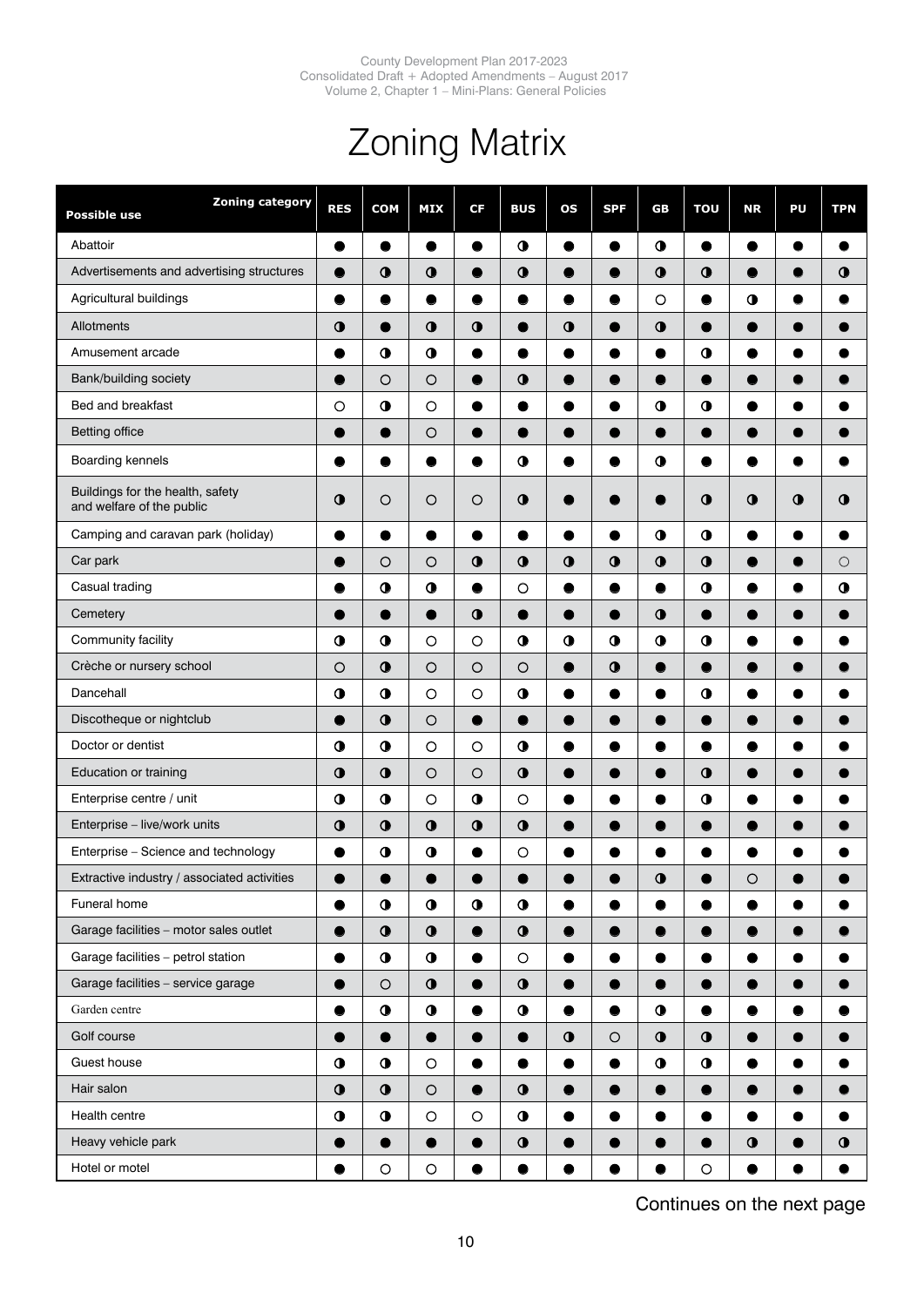# Zoning Matrix (continued)

| <b>Zoning category</b><br>Possible use       | <b>RES</b> | <b>COM</b> | <b>MIX</b>          | CF             | <b>BUS</b> | os        | <b>SPF</b> | GB          | TOU         | <b>NR</b>           | PU        | <b>TPN</b> |
|----------------------------------------------|------------|------------|---------------------|----------------|------------|-----------|------------|-------------|-------------|---------------------|-----------|------------|
| Household fuel depot                         | $\bullet$  | $\bullet$  | $\bullet$           | $\bullet$      | $\circ$    | $\bullet$ | $\bullet$  | $\bullet$   | $\bullet$   | $\bullet$           | $\bullet$ | 0          |
| Industry - general                           |            |            |                     |                | $\bullet$  |           | ●          | 0           |             | O                   |           |            |
| Industry - light                             |            | ●          | ●                   | $\bullet$      | $\circ$    | ●         | ●          | 0           |             | $\ddot{\mathbf{0}}$ |           |            |
| Industry - small-scale manufacturing         | ●          | $\bullet$  | $\bullet$           | $\bullet$      | $\circ$    | 0         | $\bullet$  | $\bullet$   |             | $\bullet$           |           |            |
| Offices – less than 100 $m^2$                |            | $\circ$    | $\circ$             | $\bullet$      | O          |           | 0          |             |             |                     |           |            |
| Offices $-100$ m <sup>2</sup> and over       |            | $\circ$    | $\circ$             | $\bullet$      | $\bullet$  | ●         | ●          | ●           |             | O                   |           |            |
| Place of public worship                      | $\bullet$  | $\bullet$  | $\bullet$           | $\bullet$      | ●          | $\bullet$ | ●          | $\bullet$   | ●           | $\bullet$           | ●         |            |
| Public house                                 |            | $\circ$    | $\circ$             | $\bullet$      |            |           | $\bullet$  | ●           | $\mathbf 0$ | 0                   |           |            |
| Recreational buildings (commercial)          |            | O          | O                   | ●              | $\bullet$  |           | $\bullet$  |             | $\bullet$   |                     |           |            |
| Recreational facility / sports club          | $\bullet$  | $\bullet$  | $\circ$             | O              | $\bullet$  | $\bullet$ | $\circ$    | $\bullet$   | $\bullet$   | $\bullet$           | ●         |            |
| Refuse transfer station                      |            |            | 0                   | 0              | $\bullet$  |           |            | 0           |             | $\bullet$           | $\bullet$ |            |
| Residential                                  | O          |            | $\circ$             |                |            |           |            | $\mathbf 0$ |             |                     |           |            |
| Residential - Traveller accommodation        | $\circ$    | $\bullet$  | $\ddot{\mathbf{0}}$ | $\bullet$      | $\bullet$  | ●         | $\bullet$  | $\mathbf 0$ | ●           | 0                   | ●         |            |
| Residential - institution or day care centre | $\circ$    | ●          | $\circ$             | $\bullet$      |            |           | $\bullet$  |             |             | $\bullet$           |           |            |
| Restaurant/café                              | ●          | $\circ$    | $\circ$             | ●              | 0          |           | $\bullet$  | $\bullet$   | $\bullet$   |                     |           |            |
| Retail warehouse                             | 0          | $\bullet$  | $\bullet$           | $\bullet$      | $\bullet$  | ●         | $\bullet$  | $\bullet$   | $\bullet$   | 0                   | 0         |            |
| Retail - shop                                |            | $\bullet$  | $\circ$             |                |            |           | ●          | $\bullet$   | $\mathbf 0$ |                     |           |            |
| Retail - cash-and-carry or wholesale outlet  |            |            |                     | $\blacksquare$ | $\bullet$  |           |            |             |             |                     |           |            |
| Retirement home or nursing home              | $\bullet$  | ●          | $\ddot{\mathbf{0}}$ | O              | $\bullet$  |           | $\bullet$  | $\bullet$   |             |                     | 0         |            |
| Storage depot                                |            | 0          | $\bullet$           | $\bullet$      | O          | $\bullet$ | $\bullet$  | $\bullet$   |             | O                   |           |            |
| Swimming pool                                | $\bullet$  |            | $\circ$             | $\bullet$      |            | $\bullet$ | $\bullet$  | 6           | $\circ$     |                     |           |            |
| Take-away                                    | ●          | $\bullet$  | $\circ$             | $\bullet$      | $\bullet$  | $\bullet$ | $\bullet$  | $\bullet$   | $\bullet$   | 0                   | 0         |            |
| Transport depot                              |            | $\bullet$  | $\bullet$           | $\bullet$      | $\bullet$  | $\bullet$ | $\bullet$  | $\bullet$   |             | 0                   |           | O          |
| Veterinary surgery                           | $\bullet$  | $\bullet$  | $\circ$             | $\bullet$      | $\bullet$  |           |            | $\mathbf 0$ |             |                     |           |            |
| Warehousing                                  |            |            | O                   |                | $\circ$    |           | 0          | $\bullet$   | 0           | $\ddot{\mathbf{0}}$ |           |            |
| Waste recycling depot                        |            |            |                     | $\bullet$      | $\bullet$  |           |            | $\bullet$   |             | $\bullet$           | $\circ$   |            |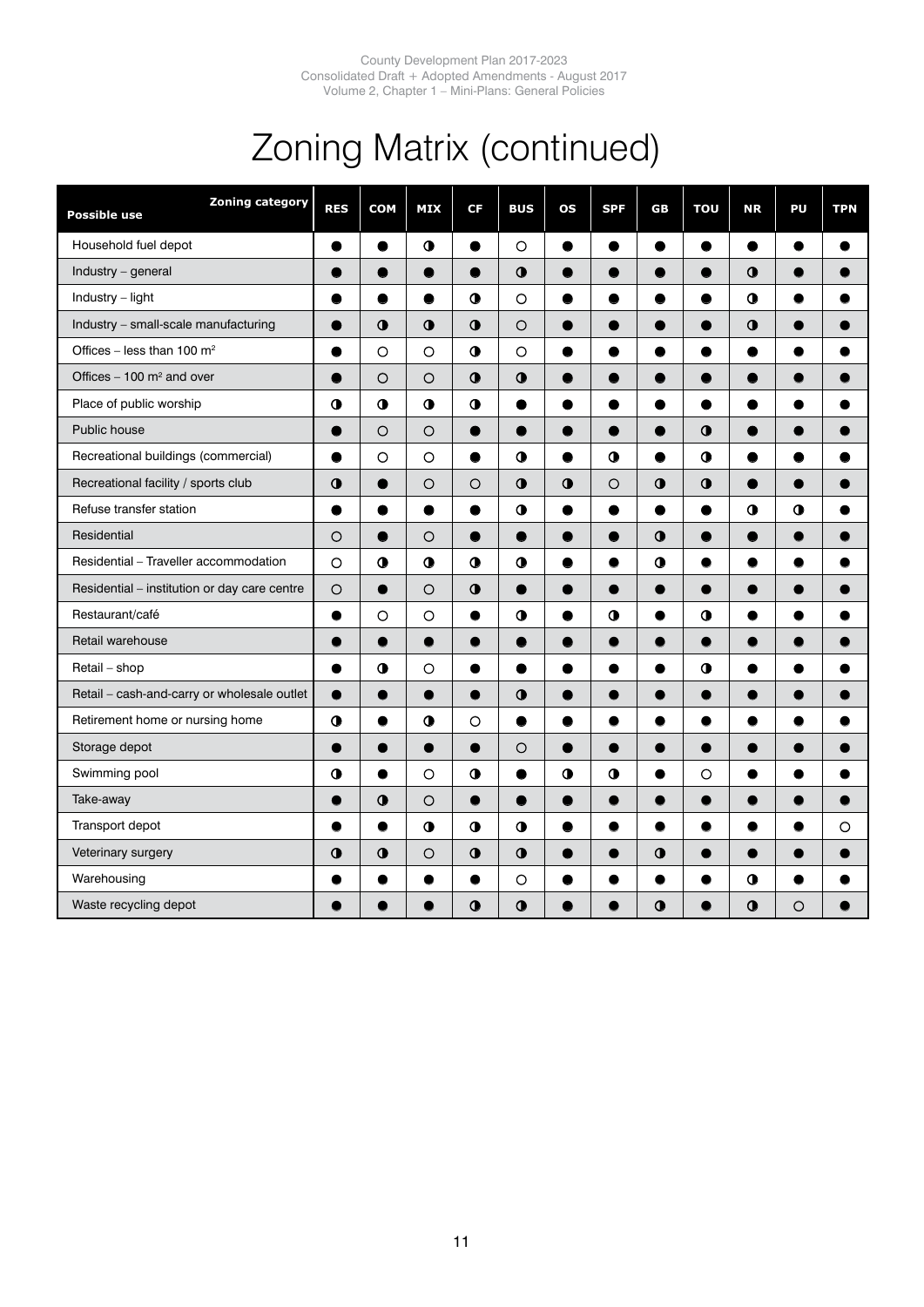### **Zoning objectives**

A total of thirteen zoning categories are proposed in this Plan. Each category is linked to a zoning objective supported by policies, objectives and development management standards set out in Chapters 4 to 13 of the Plan.

The zoning objectives shown on the mini-plan zoning maps and listed in the zoning matrix are detailed below.

### **MIX – mixed uses**

**Objective:** Promote the development of a dynamic mix of uses able to create and sustain viable village centres. Commercial (including retail), residential, leisure, community, office and suitable enterprise uses are supported in the village centres, as well as high-amenity open space.

### **COM – commercial uses**

**Objective:** Facilitate the development of commercial activities at appropriate locations within towns and villages.

#### **RES – residential uses**

**Objective:** Protect and enhance existing residential amenity, promote infill/backland development and, where appropriate, development of housing on greenfield lands.

While housing is the primary use in RES zones, recreational structures, crèches/playschools, educational facilities, community buildings, sheltered housing and live-work units will also be considered.

The introduction of other compatible or ancillary uses, redevelopment and regeneration may also be considered in these areas, as long as the dominant use remains residential.

### **CF – community facilities**

**Objective:** Protect existing facilities or retain existing uses and provide for the establishment of new/additional community and institutional uses, such as schools, community centres, health centres etc. Cemeteries, church yards, allotments, playing fields/pitches and other compatible uses will be accommodated on lands zoned for community facilities.

#### **BUS – business and enterprise**

**Objective:** Promote the development of office-based businesses, workshops, small-scale warehousing, logistics/transport-related uses, waste management and light industrial units in dedicated areas.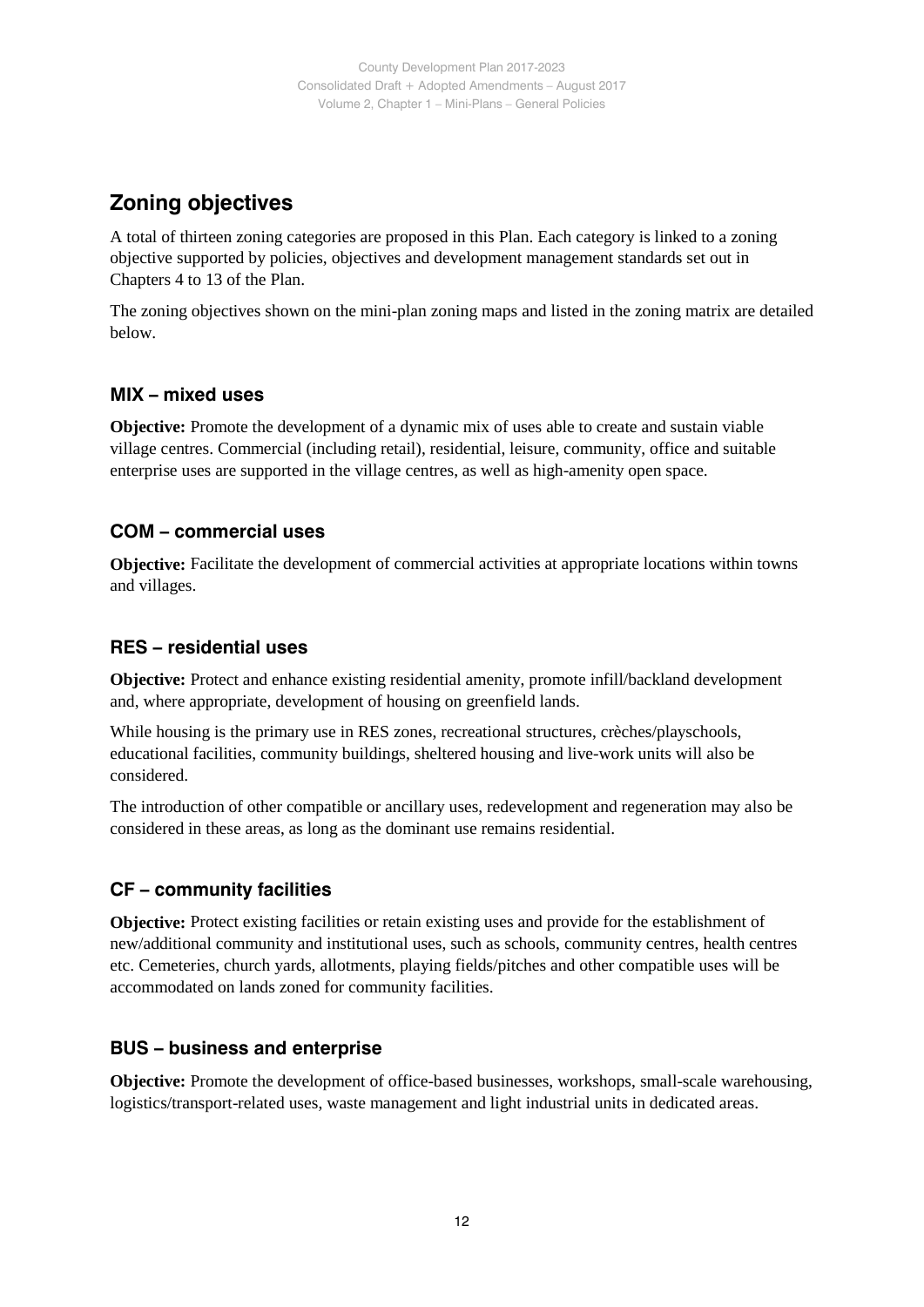### **TOU – tourism-related uses**

**Objective:** Retain, enhance and support the development of tourism-related facilities, activities and uses.

### **OS – open space (public, private, natural/semi-natural, green corridors)**

**Objective: a.** Ensure adequate provision and maintenance of public open space, to be developed and used for parks and playgrounds. Green areas associated with housing development become public open spaces only after they are taken in charge by the Local Authority.

**b.** Require the retention and maintenance of private green areas that have traditionally been open for public enjoyment, i.e. parks and gardens located on existing or former institutional lands, as well as gardens that make a significant contribution to the streetscape or character of the locality.

**c.** Require the protection and enhancement of natural/semi-natural green areas such as wetlands, forests, water-edge habitats, riparian zones and ensure that any development that may be permitted in such areas does not damage its surroundings.

**d.** Reserve sufficient land for the provision of pedestrian and cycle routes that will connect green areas (parks, playing fields, natural/semi-natural open space) with residential/community facilities and towns/village centres. The pedestrian/cycle corridors may be provided the County Council as well as by the private sector as part of new commercial or residential development.

### **SPF – sports and playing fields**

**Objective:** Support the development of designated areas to be used primarily as playing fields, tennis courts, golf courses, bowling greens etc. These facilities can be provided either by the County Council or by other organisations such as sports clubs and associations.

### **NR – natural resource reservation**

**Objective:** Protect all known unworked mineral deposits from development that might limit their scope for extraction. Within the NR zone, only extraction and associated activities will be permitted.

### **PU – public utilities**

**Objective:** Facilitate the provision and improvement/upgrading of essential services/utilities such as power supply, telecommunications, water supply, wastewater treatment etc.

### **TPN – transport and parking nodes**

**Objective:** Provide park-and-ride facilities for commuters who use public transport.